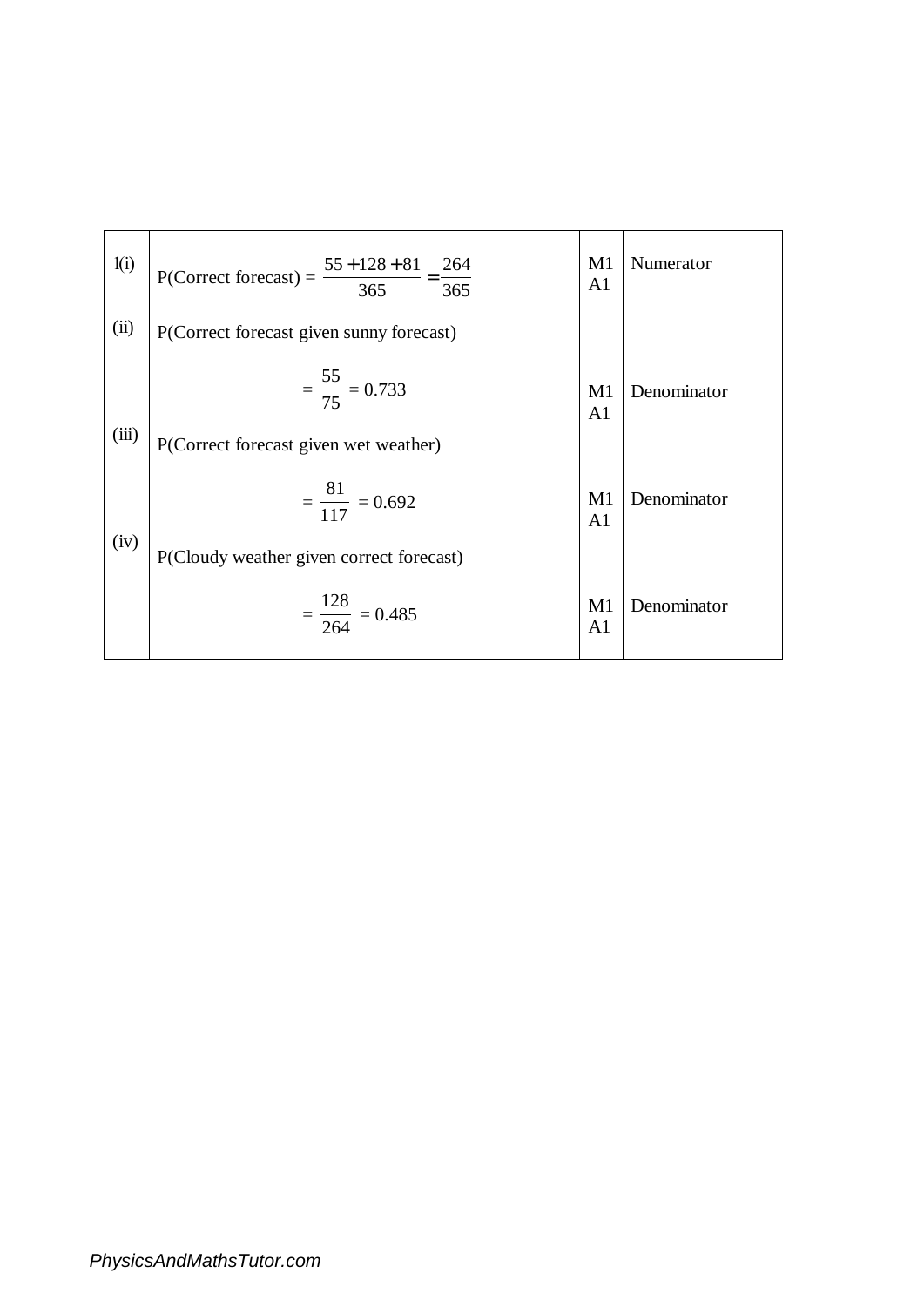| $\mathbf{2}$ | (i)  | (B) | P(Exactly 20 cured) = $\binom{20}{20}$ × 0.78 <sup>20</sup> × 0.22 <sup>0</sup> = 0.0069 |                |                       | Allow M2 for 0.9488 for linear          |
|--------------|------|-----|------------------------------------------------------------------------------------------|----------------|-----------------------|-----------------------------------------|
|              |      |     |                                                                                          | M1             | For $0.78^{20}$ oe    | interpolation from tables or M1 for 1   |
|              |      |     |                                                                                          |                |                       | $-0.9918 = 0.0082$ and second M1 for    |
|              |      |     |                                                                                          |                |                       | correct FT using answer to $(i)(A)$     |
|              |      |     |                                                                                          |                |                       | Zero for use of $p = 0.8$ here          |
|              |      |     | $P($ At most 18 cured $) = 1 - (0.0069 + 0.0392)$                                        | M1             | For $P(19) + P(20)$   | Not necessarily correct, but both       |
|              |      |     |                                                                                          |                |                       | attempts at binomial, including         |
|              |      |     |                                                                                          |                |                       | coefficient in (i) and no extra terms   |
|              |      |     |                                                                                          |                |                       | (such as $P(X=18)$ )                    |
|              |      |     |                                                                                          |                |                       | Condone use of $p = 0.8$                |
|              |      |     | $= 0.954 (0.95385)$                                                                      | A <sub>1</sub> | CAO                   | Allow 0.95 with working                 |
|              |      |     |                                                                                          | $[3]$          |                       |                                         |
|              | (i)  | (C) | $E(X) = np = 20 \times 0.78 = 15.6$                                                      | B1             | CAO                   | Do not allow final answer of 15 or 16   |
|              |      |     |                                                                                          |                |                       | even if correct 15.6 given earlier      |
|              |      |     |                                                                                          | $[1]$          |                       |                                         |
|              | (ii) |     | Let $X \sim B(20, 0.78)$                                                                 |                |                       |                                         |
|              |      |     |                                                                                          |                |                       |                                         |
|              |      |     | Let $p =$ probability of a patient being cured (for population)                          | B <sub>1</sub> | For definition of $p$ | In context                              |
|              |      |     |                                                                                          |                |                       | See below for additional notes          |
|              |      |     | $H_0$ : $p = 0.78$                                                                       | B1             | For $H_0$             |                                         |
|              |      |     | $H_1$ : $p > 0.78$                                                                       | B <sub>1</sub> | For $H_1$             |                                         |
|              |      |     |                                                                                          |                |                       |                                         |
|              |      |     |                                                                                          |                |                       | No further marks if point probabilities |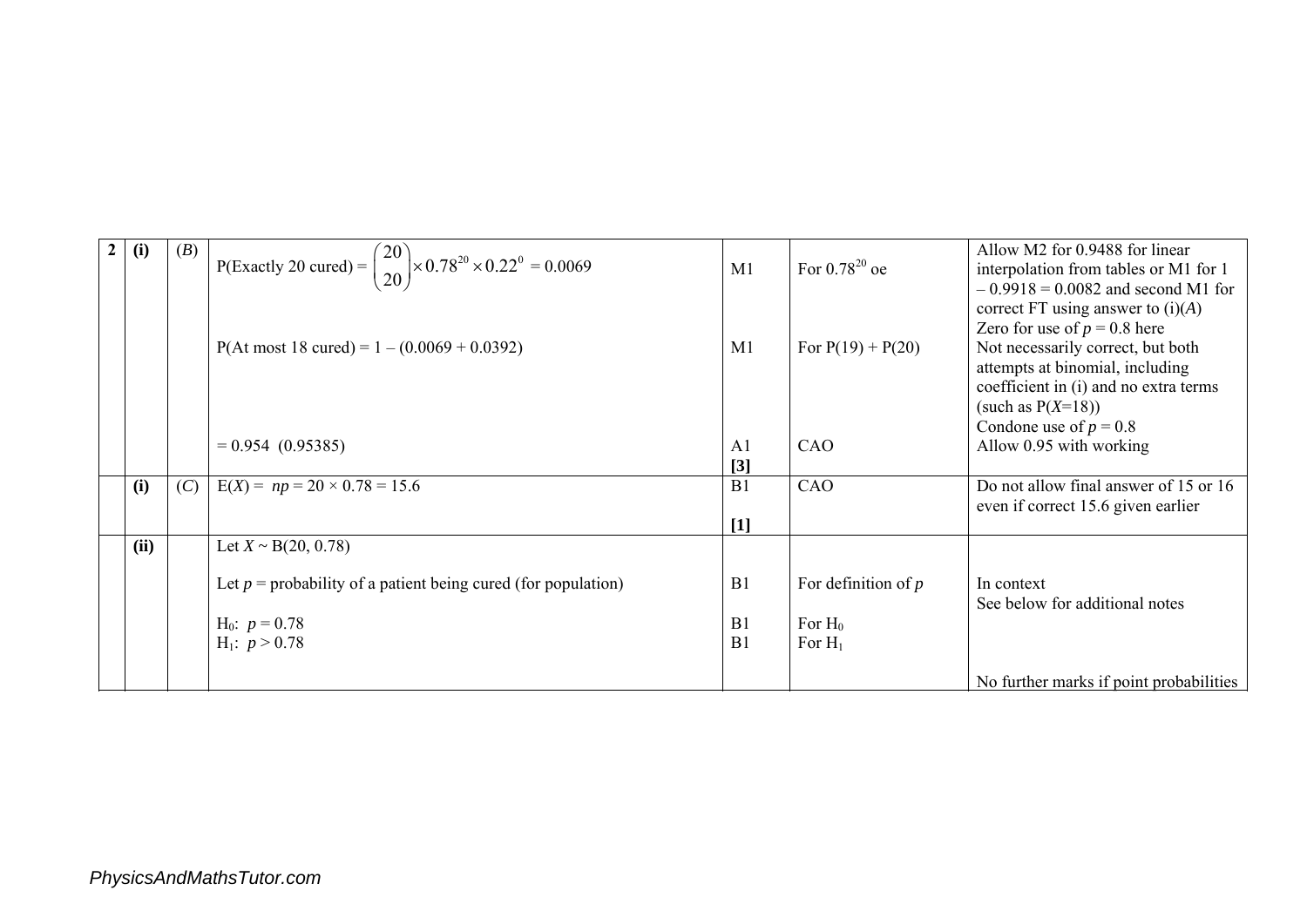| <b>Question</b> | <b>Answer</b>                                                                                                  | <b>Marks</b> |                                                                                                          | Guidance                                                                                                                                                                                                                                                                                                                                                                                 |
|-----------------|----------------------------------------------------------------------------------------------------------------|--------------|----------------------------------------------------------------------------------------------------------|------------------------------------------------------------------------------------------------------------------------------------------------------------------------------------------------------------------------------------------------------------------------------------------------------------------------------------------------------------------------------------------|
|                 | $P(X \ge 19) = 0.0392 + 0.0069$                                                                                | B1           | For <b>NOTATION</b> $P(X)$<br>$\geq$ 19)<br>or $P(X > 18)$<br>or $1 - P(X \le 18)$<br>or $1 - P(X < 19)$ | used<br>Notation $P(X = 19)$ scores B0.<br>If they have the correct $P(X \ge 19)$<br>then give B1 and ignore any further<br>incorrect notation.                                                                                                                                                                                                                                          |
|                 | $= 0.0461$                                                                                                     | $B1*$        | CAO For 0.0461 allow<br>0.0462                                                                           |                                                                                                                                                                                                                                                                                                                                                                                          |
|                 |                                                                                                                |              |                                                                                                          | FT answer to (i)B for following three<br>marks provided based on $1 - (P(19) +$<br>P(20)                                                                                                                                                                                                                                                                                                 |
|                 | $0.0461 > 1\%$                                                                                                 | $M1*$<br>dep | For comparison with<br>$1\%$                                                                             | Dep on sensible attempt at $P(X \ge 19)$                                                                                                                                                                                                                                                                                                                                                 |
|                 | So not significant.                                                                                            | A1           |                                                                                                          | Allow 'accept $H_0$ ' or 'reject $H_1$ '                                                                                                                                                                                                                                                                                                                                                 |
|                 | Conclude that there is not enough evidence to suggest that the new drug<br>is more effective than the old one. | E1<br>[8]    |                                                                                                          | Must include 'insufficient evidence'<br>or something similar such as 'to<br>suggest that' ie an element of doubt<br>either in the A or E mark. Must be in<br>context to gain E1 mark.<br>Do NOT allow 'sufficient evidence to<br>suggest proportion cured is 0.78' or<br>similar<br>99% method:<br>$P(X \le 18) = 0.9539$ B1B1* CAO<br>$0.9539 < 99\% \text{ M1*}$ then as per<br>scheme |
|                 | ALTERNATIVE METHOD FOR FINAL 5 MARKS                                                                           |              | If combination of<br>methods used, mark<br>both and give higher<br>mark.                                 | No further marks if point probabilities<br>used                                                                                                                                                                                                                                                                                                                                          |
|                 | $P(X \ge 19) = 0.0461 > 1\%$                                                                                   | B1           | For either probability                                                                                   | Do not insist on correct notation as<br>candidates have to work out two<br>probabilities for full marks.                                                                                                                                                                                                                                                                                 |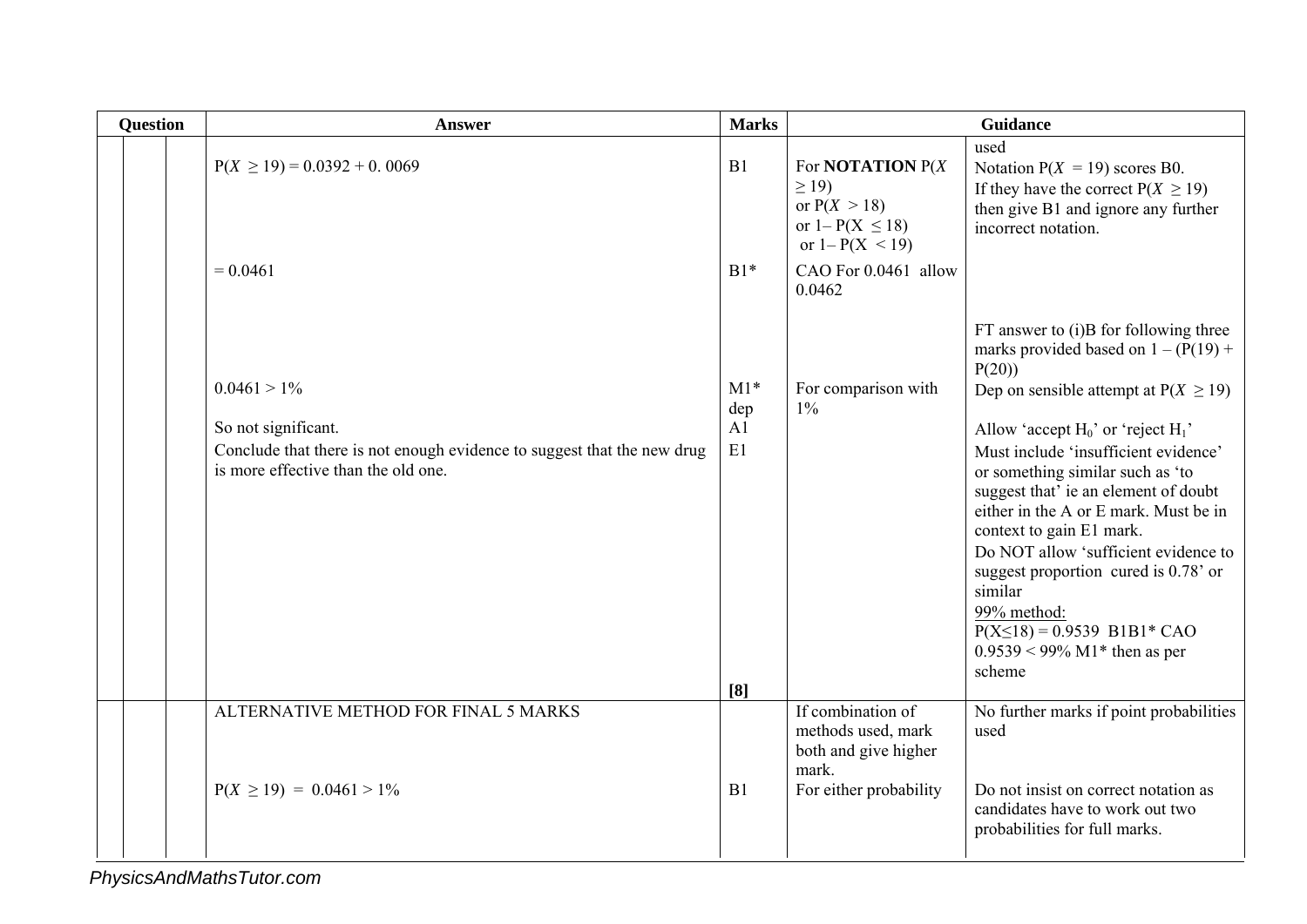| <b>Question</b> |       | Answer                                                                                                                                                                                                               | <b>Marks</b>          | Guidance                                    |                                                                                                                                                                              |  |
|-----------------|-------|----------------------------------------------------------------------------------------------------------------------------------------------------------------------------------------------------------------------|-----------------------|---------------------------------------------|------------------------------------------------------------------------------------------------------------------------------------------------------------------------------|--|
|                 |       | $P(X \ge 20) = 0.0069 < 1\%$                                                                                                                                                                                         | M1                    | For at least one<br>comparison with 1%      | Allow comparison in form of<br>statement 'critical region at 1% level<br>$is \dots$ '                                                                                        |  |
|                 |       | So critical region is $\{20\}$                                                                                                                                                                                       | $B1*$                 | CAO dep on the two<br>correct probabilities | No marks if CR not justified<br>Condone $X \ge 20$ , $X = 20$ , oe but not<br>$P(X \ge 20)$ , etc                                                                            |  |
|                 |       | $(19 \text{ not in CR so})$ not significant.                                                                                                                                                                         | $A1*$<br>dep          | Dep on correct CR                           | Allow 'accept $H_0$ ' or 'reject $H_1$ '                                                                                                                                     |  |
|                 |       | Conclude that there is not enough evidence to suggest that the new drug                                                                                                                                              | $E1*$                 | Ignore any work on                          |                                                                                                                                                                              |  |
|                 |       | is more effective than the old one.                                                                                                                                                                                  | dep                   | lower critical region                       |                                                                                                                                                                              |  |
| $\overline{2}$  | (iii) | With a 5% significance level rather than a 1% level, the null hypothesis<br>would have been rejected.<br>OR:<br>'there would be enough evidence to suggest that the new drug is more<br>effective than the old one.' | $B1*$                 | oe                                          | FT their probability from (ii) but NO<br>marks if point probabilities used<br>There must be a sensible attempt to<br>use $P(X = 19) + P(X = 20)$ or must<br>have correct CR. |  |
|                 |       | This is because $0.0461 < 5\%$                                                                                                                                                                                       | $B1*$<br>dep<br>$[2]$ | oe                                          | Dep on correct answer of 0.0461<br>compared with 5% or 0.9539<br>compared with 95% or correct CR.                                                                            |  |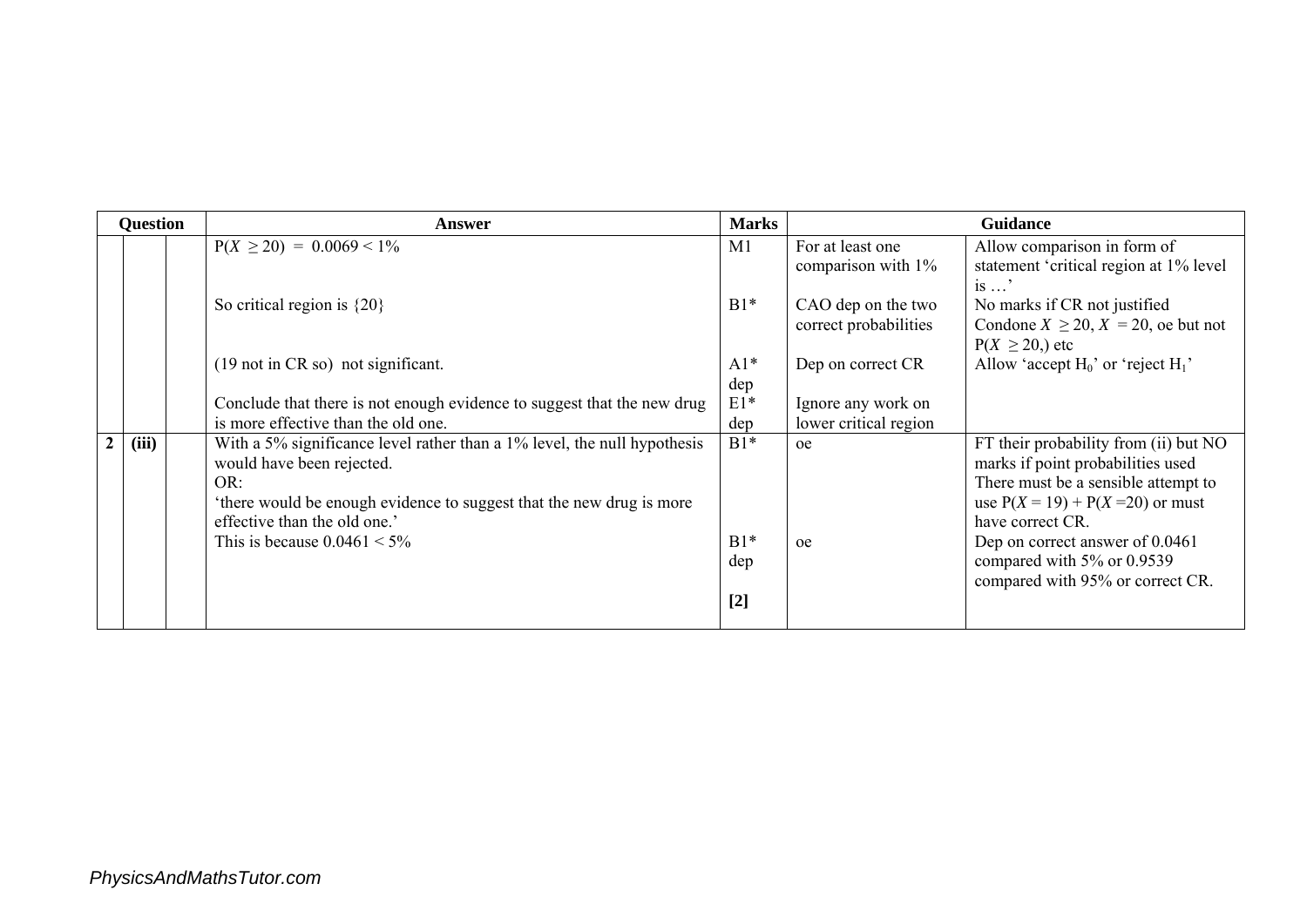|              | Question |     | Answer                                                                                                    | <b>Marks</b>                                           |                                                                     | <b>Guidance</b>                                                                                                                                             |
|--------------|----------|-----|-----------------------------------------------------------------------------------------------------------|--------------------------------------------------------|---------------------------------------------------------------------|-------------------------------------------------------------------------------------------------------------------------------------------------------------|
| $\mathbf{3}$ | (i)      | (A) | $X \sim B(10, 0.35)$<br>P(5 accessing internet) = $\binom{10}{5}$ × 0.35 <sup>5</sup> × 0.65 <sup>5</sup> | M1<br>M1                                               | or $0.35^5 \times 0.65^5$<br>For $\binom{10}{5}$ × $p^5 \times q^5$ | With $p + q = 1$<br>Also for $252 \times 0.0006094$                                                                                                         |
|              |          |     | $= 0.1536$                                                                                                | A <sub>1</sub>                                         | cao                                                                 | Allow 0.15 or better<br>NB 0.153 gets A0<br>See tables at the website<br>http://www.mei.org.uk/files/pdf/formu<br>la book mf2.pdf                           |
|              |          |     | <b>OR</b><br>from tables = $0.9051 - 0.7515 = 0.1536$                                                     | <b>OR</b><br>M <sub>2</sub><br>A <sub>1</sub><br>$[3]$ | For $0.9051 - 0.7515$<br>cao                                        |                                                                                                                                                             |
|              | (i)      | (B) | $P(X \ge 5) = 1 - P(X \le 4)$<br>$=1 - 0.7515$<br>$= 0.2485$                                              | M1<br>A <sub>1</sub><br>$[2]$                          | For 0.7515<br>cao                                                   | Accept $0.25$ or better – allow $0.248$ or<br>0.249<br>Calculation of individual probabilities<br>gets B2 if fully correct 0.25 or better,<br>otherwise B0. |
|              | (i)      | (C) | $E(X) = np = 10 \times 0.35$<br>$= 3.5$                                                                   | M1<br>A <sub>1</sub><br>$[2]$                          | For $10 \times 0.35$<br>cao                                         | If any indication of rounding to 3 or 4<br>allow M1A0                                                                                                       |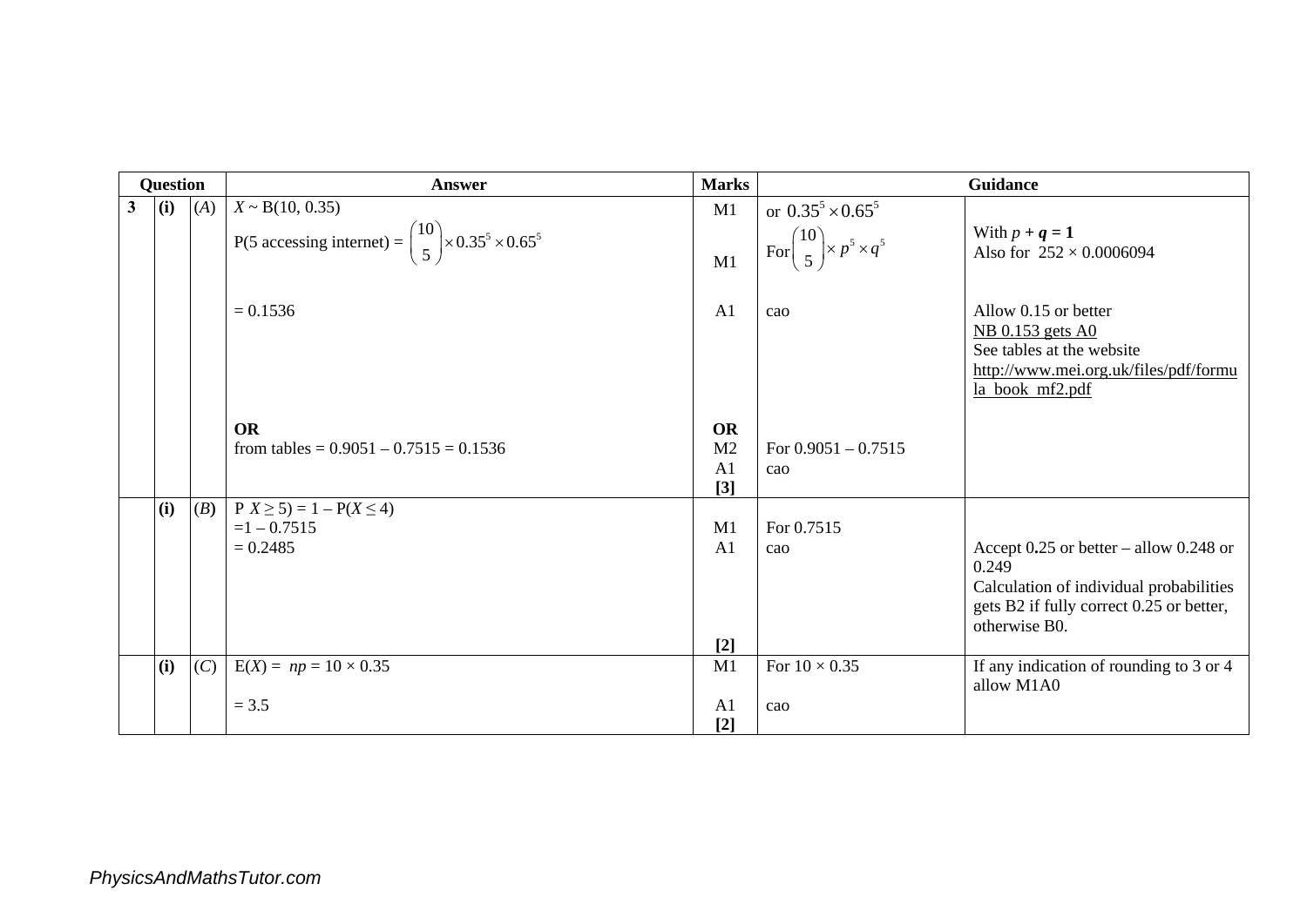|              | <b>Question</b> | Answer                                                                                                 | <b>Marks</b> | Guidance                            |                                                                                                                                                                                                                                                                                                                                                                                                                                                                                                                                                                                                                                                                                                                                                                                                               |  |
|--------------|-----------------|--------------------------------------------------------------------------------------------------------|--------------|-------------------------------------|---------------------------------------------------------------------------------------------------------------------------------------------------------------------------------------------------------------------------------------------------------------------------------------------------------------------------------------------------------------------------------------------------------------------------------------------------------------------------------------------------------------------------------------------------------------------------------------------------------------------------------------------------------------------------------------------------------------------------------------------------------------------------------------------------------------|--|
| $\mathbf{3}$ | (ii)            | Let $X \sim B(20, 0.35)$<br>Let $p =$ probability of a customer using the internet (for<br>population) | B1           | For definition of $p$ in<br>context | Minimum needed for B1 is $p =$<br>probability of using internet.<br>Allow $p = P(using internet)$<br>Definition of p must include word<br>probability (or chance or proportion or<br>percentage or likelihood but NOT<br>possibility).<br>Preferably as a separate comment.<br>However can be at end of $H_0$ as long<br>as it is a clear definition $p =$ the<br>probability of using internet',<br>Do NOT allow ' $p =$ the probability of<br>using internet is different'                                                                                                                                                                                                                                                                                                                                  |  |
|              |                 | $H_0$ : $p = 0.35$                                                                                     | B1           | Fo $H_0$                            | Allow p=35%, allow only p or $\theta$ or $\pi$<br>or $\rho$ . However allow any single<br>symbol <u>if defined</u> (including $x$ )<br>Allow $H_0 = p=0.35$ , Allow $H_0$ :<br>$p = \frac{7}{20}$ or $p = \frac{35}{100}$<br>Allow NH and AH in place of $H_0$ and<br>$H_1$<br>Do not allow H <sub>0</sub> : $P(X=x) = 0.35$<br>Do not allow H <sub>0</sub> : =0.35, =35%,<br>P(0.35), $p(x)=0.35$ , $x=0.35$ (unless x<br>correctly defined as a probability)<br>Do not allow $H_0$ and $H_1$ reversed<br>For hypotheses given in words allow<br>Maximum B0B1B1<br>Hypotheses in words must include<br>probability (or chance or proportion or<br>percentage) and the figure 0.35 oe<br>Thus eg H <sub>0</sub> : $p$ (using internet) = 0.35,<br>$H_1$ : p(using internet) $\neq$ 0.35 gets<br><b>B0B1B1</b> |  |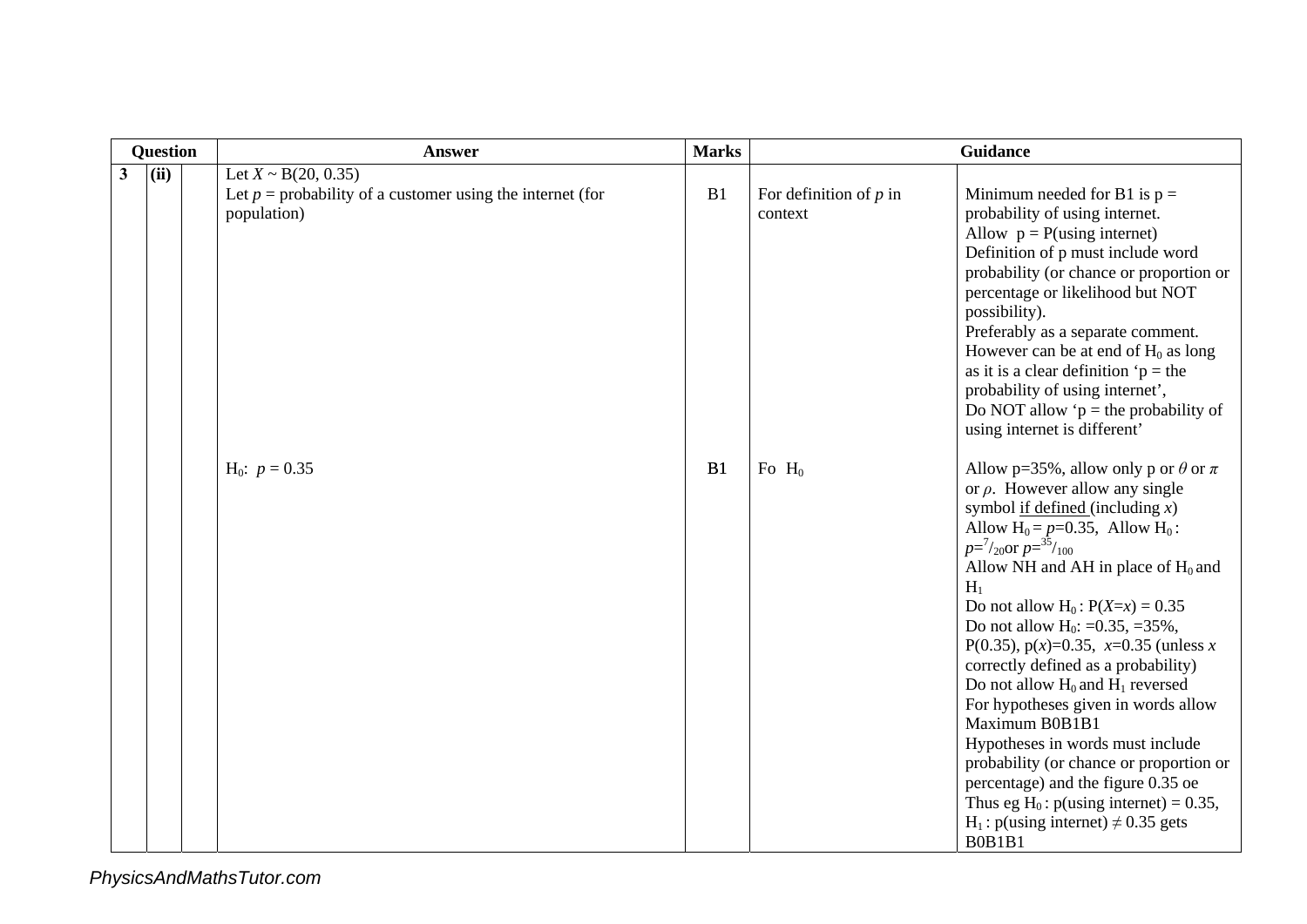| <b>Question</b> | Answer                                                                                                                                                       | <b>Marks</b>                          |                                                                                                         | <b>Guidance</b>                                                                                                                                                                                                   |
|-----------------|--------------------------------------------------------------------------------------------------------------------------------------------------------------|---------------------------------------|---------------------------------------------------------------------------------------------------------|-------------------------------------------------------------------------------------------------------------------------------------------------------------------------------------------------------------------|
|                 | H <sub>1</sub> : $p \neq 0.35$                                                                                                                               | B1                                    | Fo $H_1$                                                                                                | Allow ' $p < 0.35$ or $p > 0.35$ 'in place of                                                                                                                                                                     |
|                 |                                                                                                                                                              |                                       |                                                                                                         | $p \neq 0.35$                                                                                                                                                                                                     |
|                 | $H_1$ has this form because the test is to investigate whether the                                                                                           | E1                                    |                                                                                                         | Do not allow if $H_1$ wrong.                                                                                                                                                                                      |
|                 | proportion is different, (rather than lower or higher).<br>$P(X \geq 10)$                                                                                    | B1                                    | Fo notation $P(X \ge 10)$ or<br>$P(X > 9)$ or $1 - P(X \le 9)$<br>(as long as no incorrect<br>notation) | This mark may be implied by 0.1218<br>as long as no incorrect notation.<br>No further marks if point probs used -<br>$P(X = 10) = 0.0686$ (do not even give<br>the notation mark for correct notation)            |
|                 |                                                                                                                                                              |                                       |                                                                                                         | DO NOT FT wrong H <sub>1</sub> , but see extra                                                                                                                                                                    |
|                 |                                                                                                                                                              |                                       |                                                                                                         | notes                                                                                                                                                                                                             |
|                 | $= 1 - 0.8782 = 0.1218$                                                                                                                                      | $B1*$                                 | For 0.1218 Allow 0.12                                                                                   | Or for $1 - 0.8782$                                                                                                                                                                                               |
|                 |                                                                                                                                                              |                                       |                                                                                                         | Indep of previous mark                                                                                                                                                                                            |
|                 | > 2.5                                                                                                                                                        | $M1*$                                 | For comparison with 2.5%                                                                                |                                                                                                                                                                                                                   |
|                 | So not significant.<br>Conclude that there is not enough evidence to indicate that the<br>probability is different. (Must state 'probability', not just 'p') | dep<br>$A1*$<br>$E1*$<br>dep on<br>A1 |                                                                                                         | Allow 'accept $H_0$ ' or 'reject $H_1$ '<br>Must include 'sufficient evidence' or<br>something similar such as 'to suggest<br>that' ie an element of doubt either in<br>the A or E mark.                          |
|                 | ALTERNATIVE METHOD FOR FINAL 5 MARKS                                                                                                                         |                                       |                                                                                                         |                                                                                                                                                                                                                   |
|                 | Critical region method<br><b>LOWER TAIL</b><br>$P(X \le 2) = 0.0121 < 2.5\%$<br>$P(X \le 3) = 0.0444 > 2.5\%$                                                | B1                                    | For either probability                                                                                  | Do not insist on correct notation as<br>candidates have to work out two<br>probabilities for full marks.<br>If only upper tail of CR given (or only<br>upper tail justified), allow max 4/5 for<br>final 5 marks. |
|                 | <b>UPPER TAIL</b><br>$P(X \ge 11) = 1 - P(X \le 10) = 1 - 0.9468 = 0.0532 > 2.5\%$<br>$P(X \ge 12) = 1 - P(X \le 11) = 1 - 0.9804 = 0.0196 < 2.5\%$          | B1                                    | For either probability                                                                                  |                                                                                                                                                                                                                   |